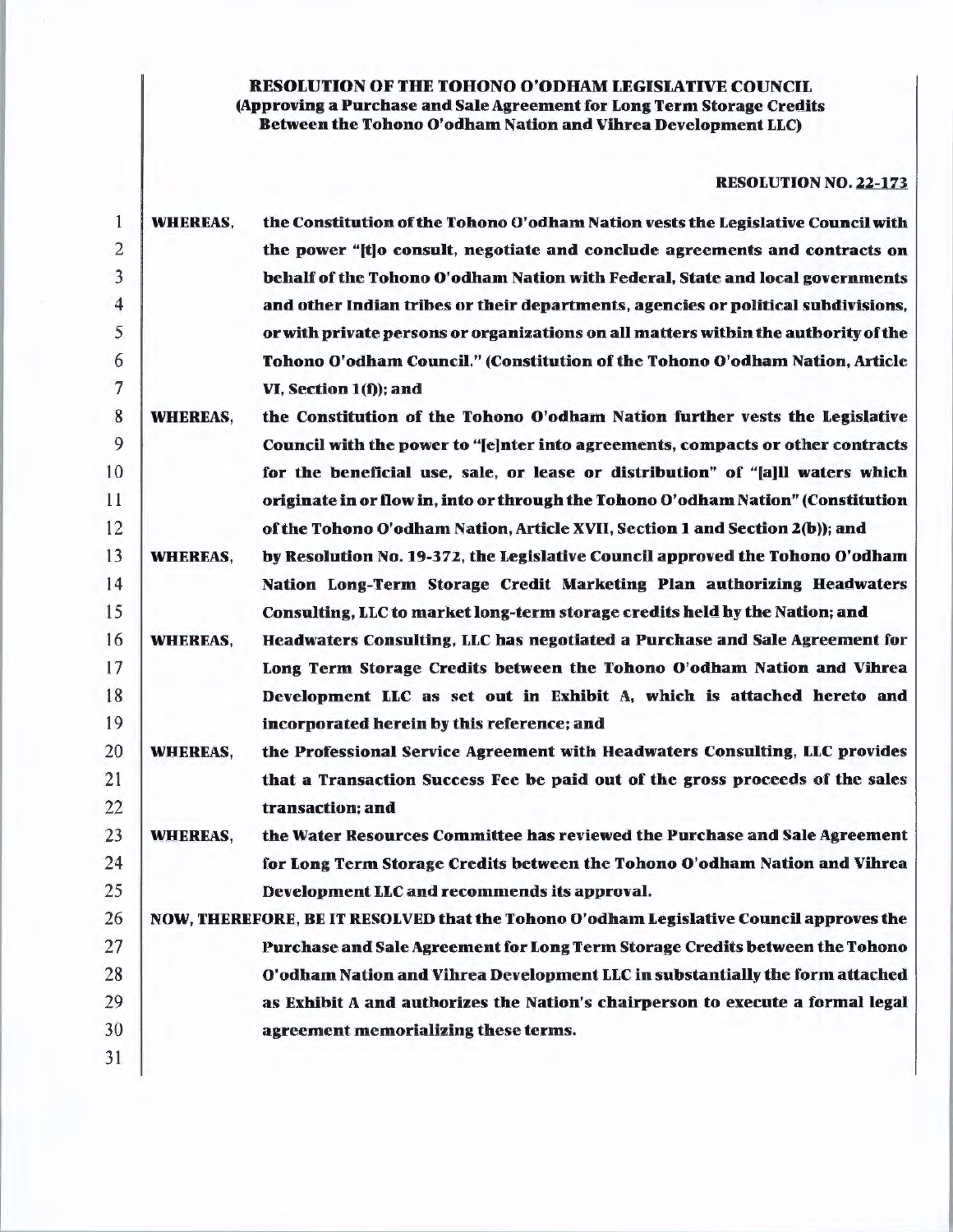### RESOLUTION NO. 22-171

(Approving a Purchase and Sale Agreement for Long Term Storage Credits Between the Tobono O'odham Nation and Vihrea Development LLC) Page 2 of 3

BE IT FURTHER RESOLVED by the Tohono O'odham Legislative Council that funds generated by

this sale will be deposited into the Water Revenue Account established by Resolution No. 14-525.

BE IT FINALLY RESOLVED by the Tohono O'odham Legislative Council that funds for payment of

the Headwaters Consulting, LLC Transaction Success Fee shall be appropriated

from the Water Revenue Account established by Resolution No. 14- 525.

The foregoing Resolution was passed by the Tohono O'odham Legislative Council on the  $11^{TH}$ day of MAY, 2022 at a meeting at which a quorum was present with a vote of 2,157.15 FOR; 1,060.85 AGAINST; -0- NOT VOTING; and [01] ABSENT, pursuant to the powers vested in the Council by, Article VI, Section l(t) and Article XVII, Section 1and2(b) of the Constitution of the Tohono O'odham Nation, adopted by the Tohono O'odham Nation on January 18, 1986; and approved by the Acting Deputy Assistant Secretary - Indian Affairs (Operations) on March 6, 1986, pursuant to Section 16 of the Act of June 18, 1934 (48 Stat.984).

TOHONO O'ODHAM LEGISLATIVE COUNCIL

um, Legíslative Chairman .2022

**ATTES** 

Evonne Wilson, Legislative Secretary<br>12 day of *May* . 2022

Said Resolution was submitted for approval to the office of the Chairman of the Tohono O'odham Nation on the  $\frac{1}{2}$  day of  $\frac{1}{2}$   $\frac{1}{4}$  . 2022 at  $\frac{3}{4}$  o'clock,  $\frac{1}{2}$  .m., Said Resolution was submitted for approval to the office of the Chairman of the Tohono O'odham Nation on the  $\frac{1}{2}$  day of  $\frac{1}{2}$   $\frac{1}{2}$  ..., 2022 at  $\frac{3}{4}$  o'clock,  $\rho$  ..... pursuant to the provisions of Section 5 of Article VII of the Constitution and will become effective upon his approval or upon his failure to either approve or disapprove it within 48 hours of submittal.

**D O'ODHAM LEGISLATIVE COUNCIL** 

imothy Joa**qum**, Legislative Chairman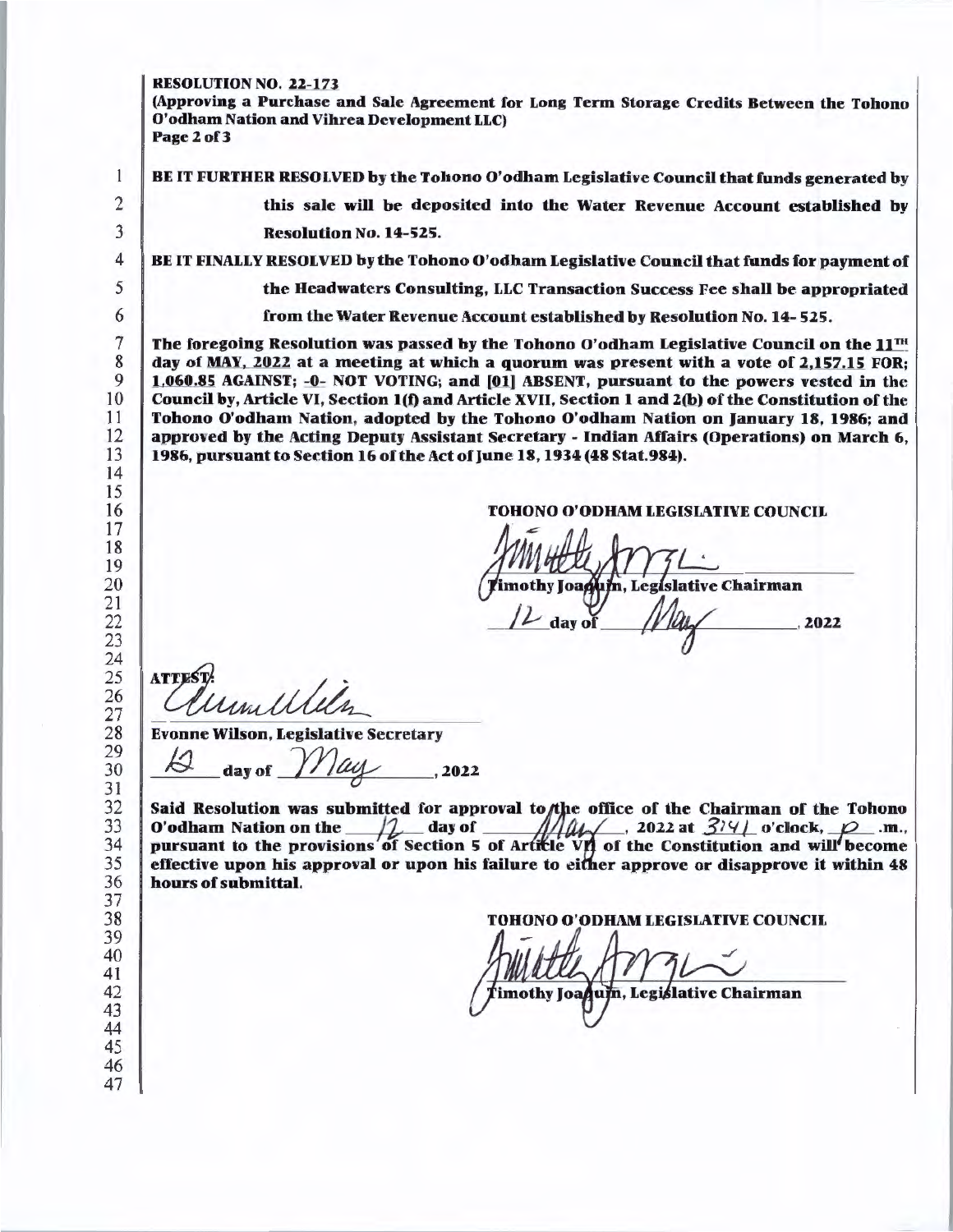RESOLUTION NO. 22-173 (Approving a Purchase and Sale Agreement for Long Term Storage Credits Between the Tohono O'odham Nation and Vihrea Development LLC) Page3of3 [A] APPROVED ( ] DISAPPROVED on the  $/2$  day of at  $\sqrt{3}$  o'clock,  $\sqrt{m}$ . NED NORRIS, JR., CHAIRMAN<br>TOHONO O'ODHAM NATION Returned to the Legislative Secretary on the  $\beta$  day of  $1.2022$ , at  $1.49$  o'clock,  $-$ .m. Evonne Wilson, Legislative Secretary ,2022